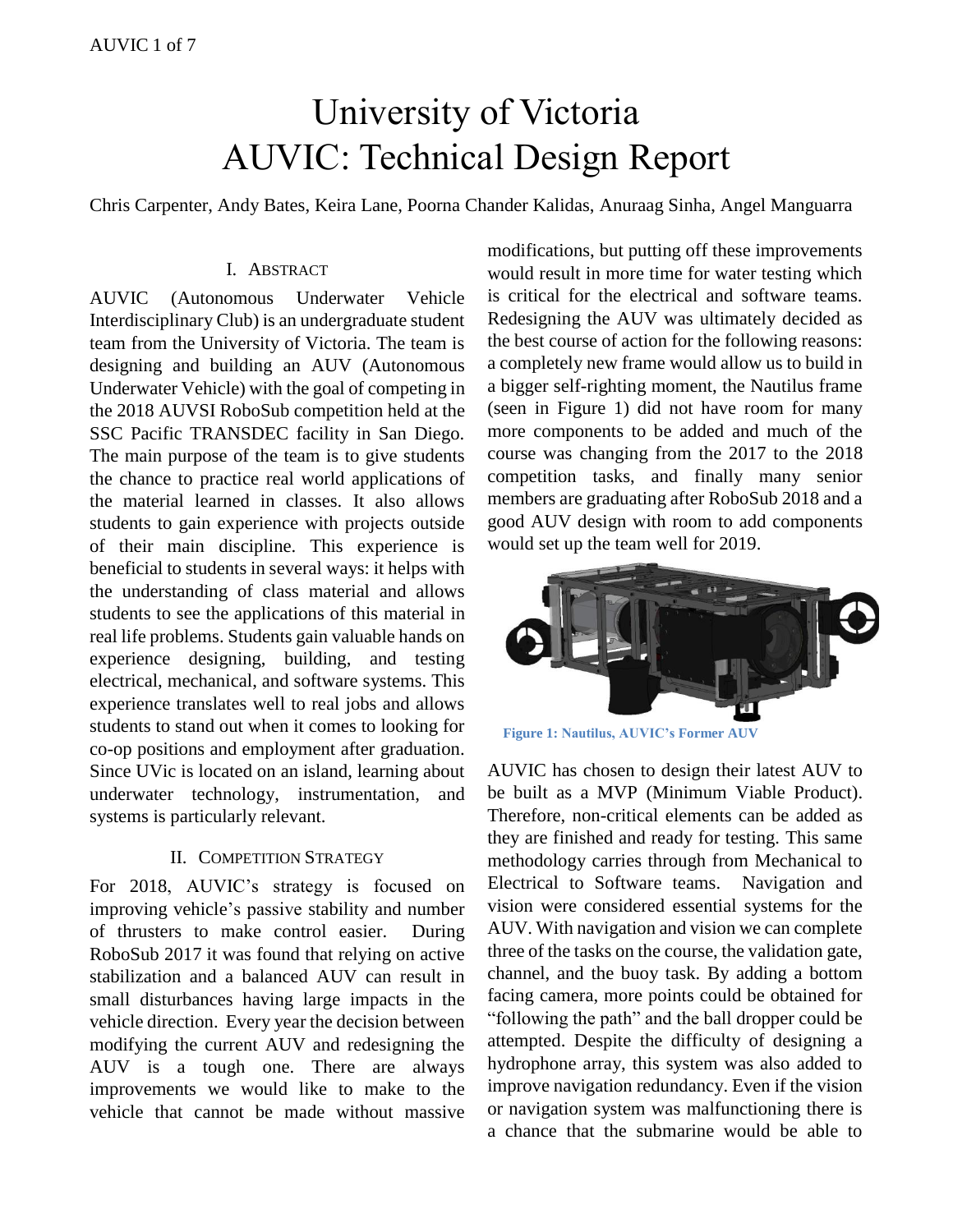navigate to the octagon and surface.

## III. DESIGN CREATIVITY

## *1) Frame Design*

Polaris*,* as seen in [Figure 2](#page-1-0)*,* is an open-framed AUV, designed with a low vehicle aspect ratio to facilitate station-keeping. Polaris is equipped with 8 thrusters for 6 DOF control and has a large selfrighting moment, achieved through the positioning of a 960 cubic inch, watertight electronics housing at the top of the AUV. Adding extra thrusters from 6 to 8 increases the complexity of the vehicle, but adds redundancy to the control strategy. With four vertical thrusters, any pitch or roll due to hydrostatics or hydrodynamics can easily be counteracted by the stabilizing control algorithm. This allows for more freedom to rush the design cycle without spending a long time analyzing hydrostatics and hydrodynamics. It also means that components can be added as they are completed or removed if they break without having to re-trim the vehicle before conducting more water testing. Polaris' subsystems are mounted to a plastic plate, produced using 2-axis manufacturing techniques. The ease of manufacturing of this plate makes Polaris a modular framework, as subsystems can be added and removed without significant modifications to the vehicle.



**Figure 2: Polaris, AUVIC's Current AUV**

## <span id="page-1-0"></span>*2) Power System*

The Power Regulation Board, seen in [Figure 3,](#page-1-1) is a new PCB redesigned using the knowledge gained from designing the previous power board and RoboSub 2017. This PCB is the central power hub for all components on the AUV and must be able to handle enough current to power the eight motors. It measures the current being drawn from the batteries and by individual subsystems, the board also is fused to protect against short-circuits in any of the subsystems. Using control logic from an onboard microcontroller, the board will automatically switch from battery power to tether power when the tether is connected. This is used to easily conserve battery life during testing. The microcontroller also has the capabilities to be powered either through USB or by the batteries, which is useful for debugging purposes, when batteries aren't available. On top of the main functions of the Power Regulation Board, this board also acts as a monitor for the main housing of the AUV by monitoring the housing's pressure, temperature and humidity. It comes with an onboard water sensor, and it has the capabilities to measure the external water pressure.



**Figure 3: Power Regulation Board (Top Layer)**

<span id="page-1-1"></span>The batteries are stored in two cylindrical acrylic battery housings. On one end of the battery housing, the acrylic tube is sealed to an anodized aluminum end cap using a cold cure epoxy adhesive. On the other side, an aluminum end cap is inserted into the acrylic battery housings and sealed with a radial o-ring seal. On the end cap, there is a cable penetrator used to transmit the power and an enclosure vent and plug to test the seal and facilitate closing and opening of the endcaps when not submerged. Due to the significant size of the batteries two battery housings were used to decrease the required housing volume.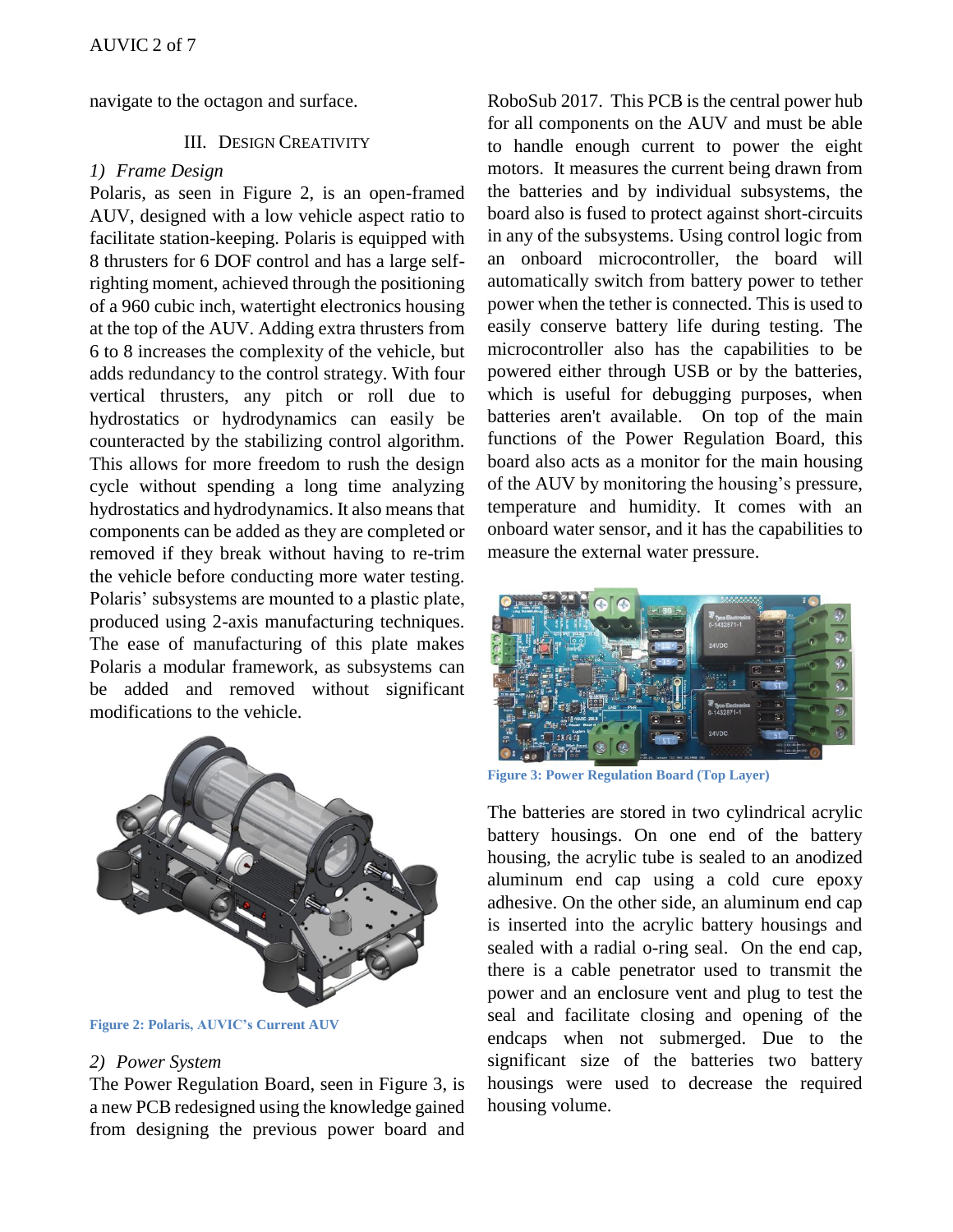# *3) Main Housing*

The main housing was redesigned switching from a six inch to eight inch diameter acrylic tube. The housing is also roughly twice as long as the Nautilus main housing, stretching almost the full length of Polaris. This was done to accommodate more electronics and a bigger CPU, switching from an ODROID to a Jetson TX2, with the added benefit of adding buoyancy near the top of the vehicle to increase the righting moment. Increasing access to the electronics was a high priority during the design process. During testing of Nautilus, the main housing needed to be opened often. This was time consuming and didn't provide good access to the electronics for troubleshooting. On Polaris to gain access to the main computer two supporting clamps can be pivoted up and the acrylic tube and accompanying front cap can be slid off, revealing the internal electronics supported on an internal structure.

## *4) Thruster System*

The thrusters consist of three main components: the shroud, the motors, and the propellers. Brushless DC motors are used in conjunction with modified carbon fiber quadcopter propellers. These propellers were chosen due to their moderate pitch angle, ideal mounting features, and thickness near the base which is desirable for producing thrust. The thruster shrouds are 3D printed using PLA and contain a conical feature to direct fluid flow.

The submarine uses Hobby King three-phase motor drivers to drive the motors. A custom motor controller circuit talks to main computer and controls the motor drivers. This is done because of the cost of this setup relative to buying thrusters. Our thrusters cost \$110 CAD each compared to the next cheapest thrusters, Blue Robotics, at \$200 CAD each. Another disadvantage of using Blue Robotics was that our previous submarine ran on 6S LiPo batteries. Blue Robotics thrusters are designed to run off 5S, our new batteries were picked for the old system. This would have added another considerable cost to the team. If given the opportunity to redesign the entire submarine it would be designed around using the Blue Robotics thrusters, but considerable knowledge was gained in the design of our own thrusters and feedback system. This feedback is obtained through the motor controller. It does this by filtering one of the motor poles. The filtered signal goes into the microcontroller as a square wave where the frequency can be converted to RPM. The Hobby King motor drivers have feedback in them so the pole switching signal matches the motor speed.

# *5) Peripheral and Sensors*

# *a) Hydrophones*

The hydrophones system consists of an analog circuit elements such as the filter, amplifier, and piezoelectric transducer. An ADC is used to convert the analog signal into a digital signal to be processed by the main computer. The hydrophones themselves consist of four piezoelectric transducers that are spaced even distances apart from each other. Each transducer will receive a signal, transmitted from an ultrasonic pinger, at slightly different period of time, which allows for locating the direction of the pinger.

Because of the of the small signal strength received by the transducer, the signal needs to be significantly boosted and filtered before being captured by an analog to digital converter. The amplifier on the hydrophones system will receive a signal in the range hundreds of microvolts and boost it to over a volt. This will be sufficiently high enough for the ADC to reconstruct the signal with acceptable resolution.

# *b) Ball Dropper*

To drop golf balls on a target, Polaris is equipped with a golf ball dropper. Golf balls are loaded and stored in a compartment on the AUV. To release these golf balls, a stepper motor rotates inside a watertight housing. This stepper is magnetically coupled with the golf ball dropping mechanism, allowing the golf ball to fall and hit the target.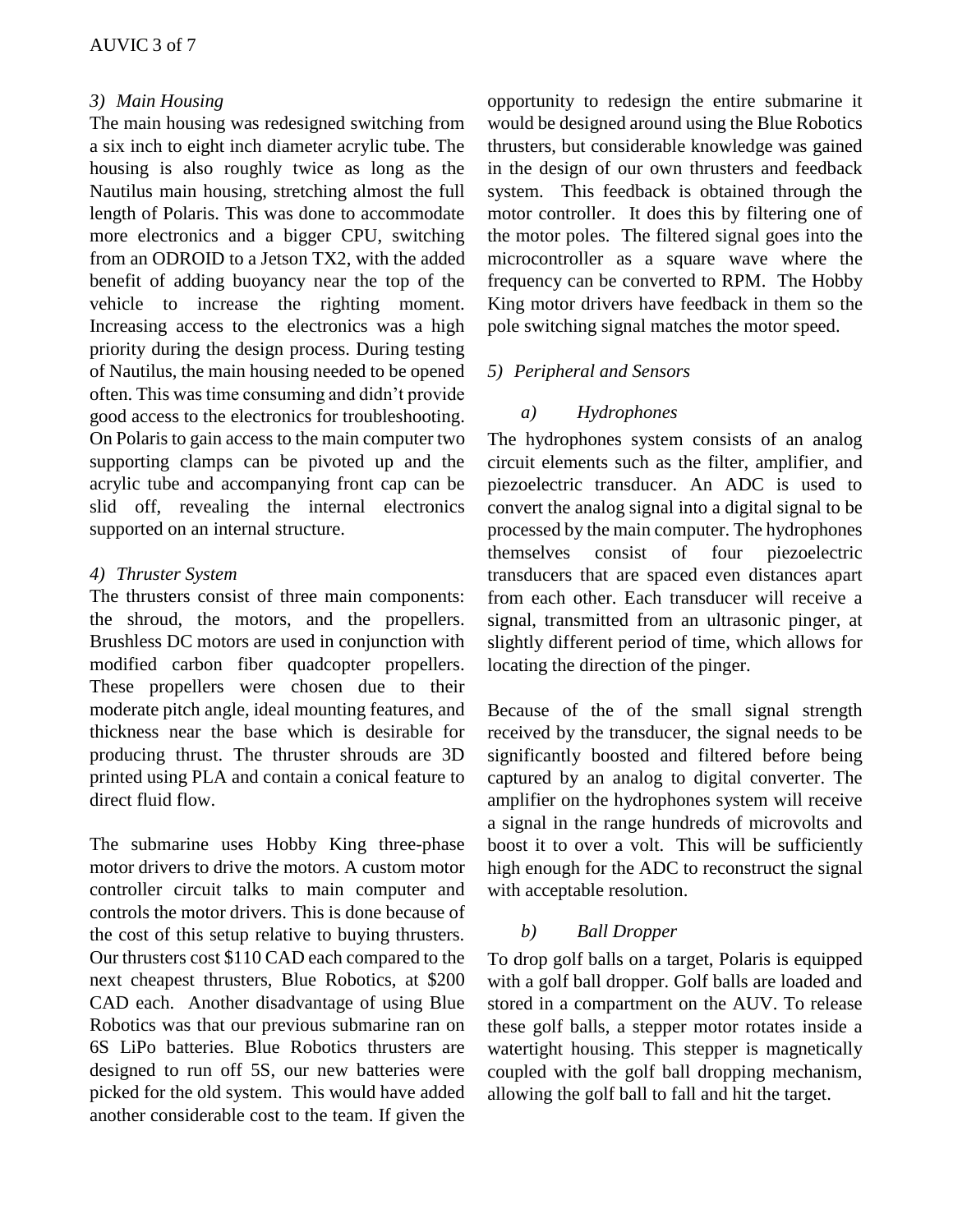

#### **Figure 4: Ball Dropper**

## *c) Torpeedos*

Polaris is equipped with two 3D printed torpedoes. These torpedoes are propelled using compressed air stored inside a PVC cylinder and are actuated using a solenoid-controlled one-way valve.



#### **Figure 5: Torpeedos**

## *6) Software Design*

The software system of the AUV utilizes the Robotic Operating System (ROS) open-source framework running on a Jetson TX2.

ROS was chosen because it allows developers to develop specialized programs in isolation (nodes) which have the capability of integrating into a much larger and complex systems. ROS nodes provide mechanisms for communicate with other nodes and processes across computers. The ROS framework allows developers to build their application in both C++ and Python which gives us free reign in integrating many other popular open-source frameworks in developing a customized, yet powerful system.

A major component to the software system is the vision processing. Vision processing is done with the help of the OpenCV library. The vision subsystem is broken down into 3 steps. Objects are first detected using a combination of edge detection and color recognition, which are both lightweight and not computationally expensive operations. Once an object is recognized, it is passed onto a machine-learning algorithm which will perform more complex tasks to accurately detect and identify the object in question. The machine-learning algorithm is a general-purpose algorithm which can detect patterns and similarities in datasets, based off previous data. By feeding it a series of images which distinguish an object, it is able to accurately detect instances of the objects in new situations, provided the training data was not too broad which will provide false positives, or too specific which will not allow the algorithm to analyze new situations. Objects are then pin-pointed in the image and passed onto the artificial intelligence which, when combined with data from the IMU will make decisions on its overall path.

## IV. EXPERIMENTAL RESULTS

AUVIC has tested most of the pressure housings through a combination of vacuum testing and water submersion before the electronics are added. The advantage of vacuum testing is that is it quick and can be done at any time, with or without the electronics inside the housing. The downside to vacuum testing is that large housings take a long time to get to 15 inHg [1] of negative pressure when using a hand pump, making it a very time and labor intensive test. Another problem regularly encountered was that air would travel through the cables from one housing to another, increasing the time it takes to before the pressure would stop decreasing. Therefore, when testing the main housing, which is a very large housing with many cables coming out of it, it was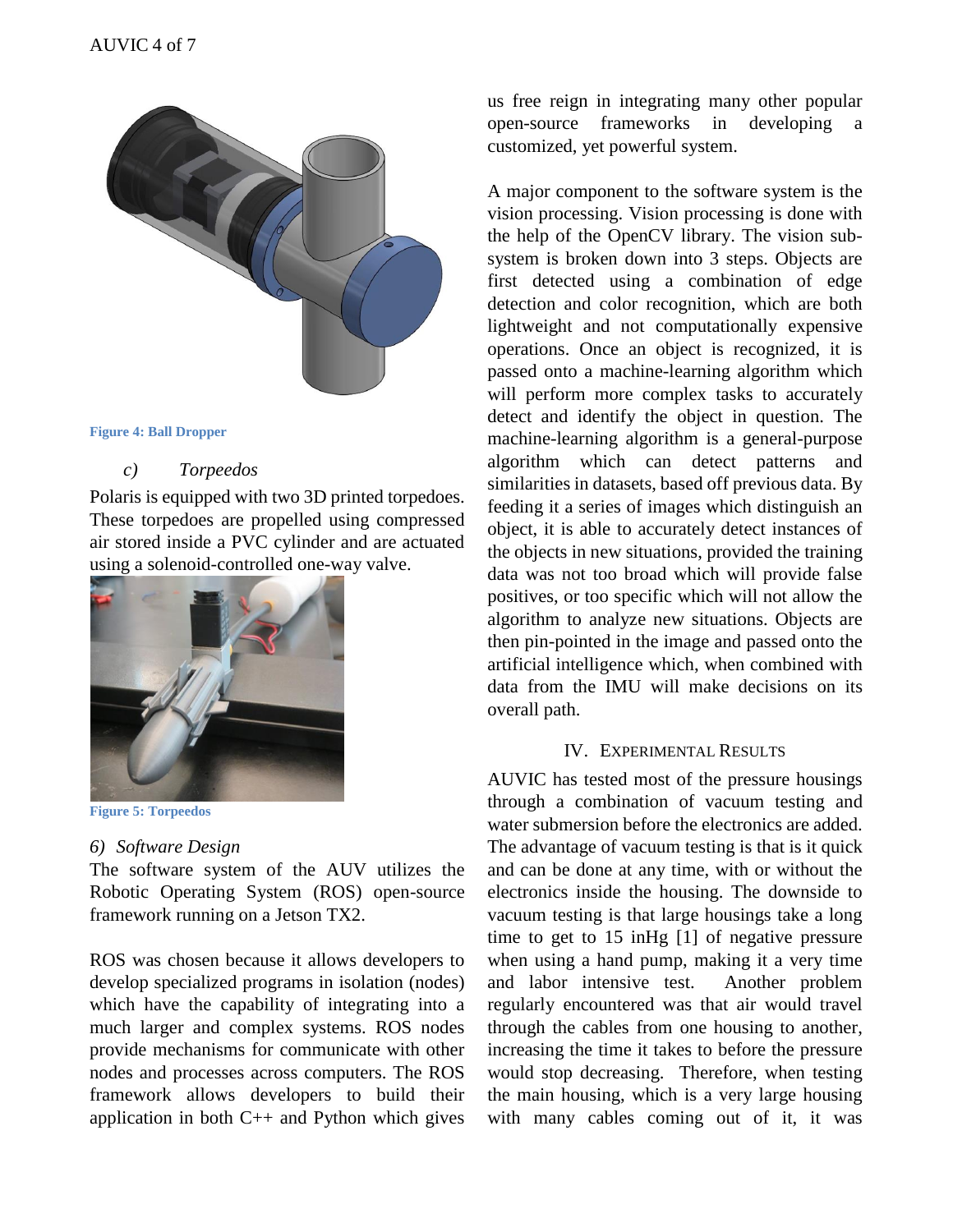determined that water testing with the electronics inside was the best option. During this test care was taken to regularly check the main housing for leaks. This was very easy to due to the location of the main housing and the clear acrylic body. AUVIC has also taken underwater test footage of replicas of the competition targets. This footage is used to train the vision system to recognize the targets. The vision system's object recognition is able to locate and identify the targets even with the underwater distortion. The thrusters have been tested in a test tank to determine the best propellers to use in terms of the best propeller shape and materials.

# V. ACKNOWLEDGEMENTS

AUVIC would like to thank our sponsors for their support.

# **Platinum**

Rainhouse UVic Engineering Student Society **Gold** Solidworks **Mathworks Silver** EGBC IEEE Industrial Paints and Plastics Nanaimo UVic Student Society **Bronze** UVic Alumni Association Ocean Networks Canada **Brass** HES PV Unlimited Fabrication

# VI. REFERENCES

[1] Blue Robotics, "Using the Vacuum Plug," [Online]. Available: http://docs.bluerobotics.com/tutorials/vacuu m-test-plug/#testing-the-enclosure.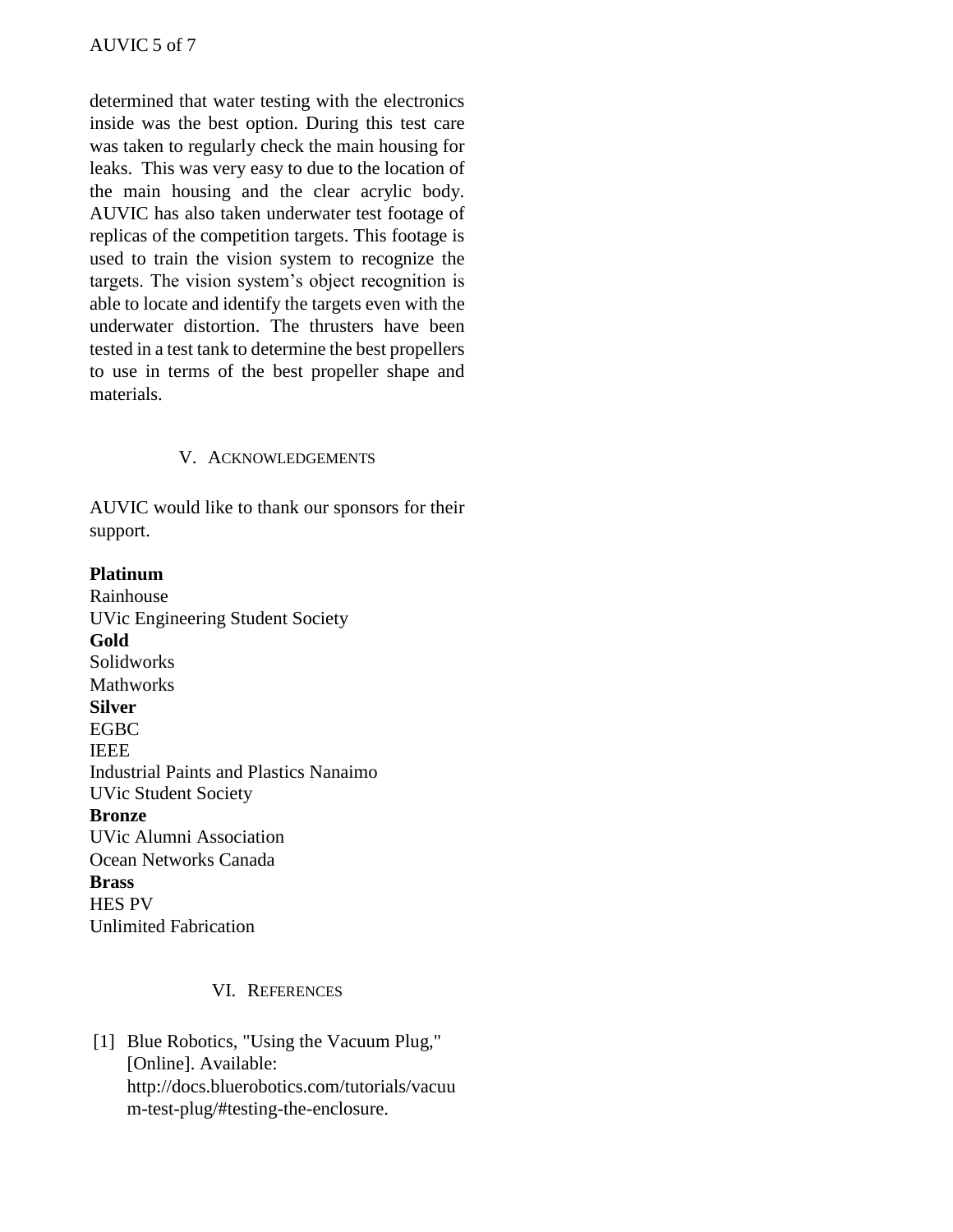*A. Appendix A: Component Specifications*

| Component                           | Vendor        | Model/Type               | Specs | (i f)<br>Cost<br>new) |
|-------------------------------------|---------------|--------------------------|-------|-----------------------|
| <b>Buoyancy Control</b>             |               |                          |       |                       |
| Frame                               |               |                          |       |                       |
| <b>Waterproof Housing</b>           |               |                          |       |                       |
| <b>Waterproof Connectors</b>        |               |                          |       |                       |
| <b>Thrusters</b>                    |               |                          |       |                       |
| <b>Motor Control</b>                |               |                          |       |                       |
| High Level Control                  |               |                          |       |                       |
| <b>Actuators</b>                    |               |                          |       |                       |
| Propellers                          |               |                          |       |                       |
| <b>Battery</b>                      |               |                          |       |                       |
| Converter                           |               |                          |       |                       |
| Regulator                           |               |                          |       |                       |
| <b>CPU</b>                          | <b>NVIDIA</b> | Jetson TX2               |       |                       |
| <b>Internal Comm Network</b>        |               |                          |       |                       |
| <b>External Comm Interface</b>      |               |                          |       |                       |
| Programming Language 1              | $C++$         |                          |       |                       |
| Programming Language 2              | Python        |                          |       |                       |
| Compass                             |               |                          |       |                       |
| <b>Inertial Measurement Unit</b>    |               |                          |       |                       |
| (IMU)                               |               |                          |       |                       |
| Doppler<br>Velocity<br>Log<br>(DVL) |               |                          |       |                       |
| Cameras                             |               |                          |       |                       |
| Hydrophones                         |               |                          |       |                       |
| Manipulator                         |               |                          |       |                       |
| Algorithms: vision                  |               | OpenCV,                  |       |                       |
|                                     |               | <b>Tensor Flow</b>       |       |                       |
| Algorithms: acoustics               | <b>NVIDA</b>  | <b>FFT</b>               | Cuda  |                       |
| Algorithms: localization            |               |                          |       |                       |
| and mapping                         |               |                          |       |                       |
| Algorithms: autonomy                |               |                          |       |                       |
| Open source software                |               | ROS, OpenCV,             |       |                       |
|                                     |               | Tensor<br>Flow,<br>Linux |       |                       |
| Team size (number of                |               |                          |       |                       |
| people)                             |               |                          |       |                       |
| HW/SW expertise ratio               | :5            |                          |       |                       |
| Testing time: simulation            |               |                          |       |                       |
| Testing time: in-water              |               |                          |       |                       |